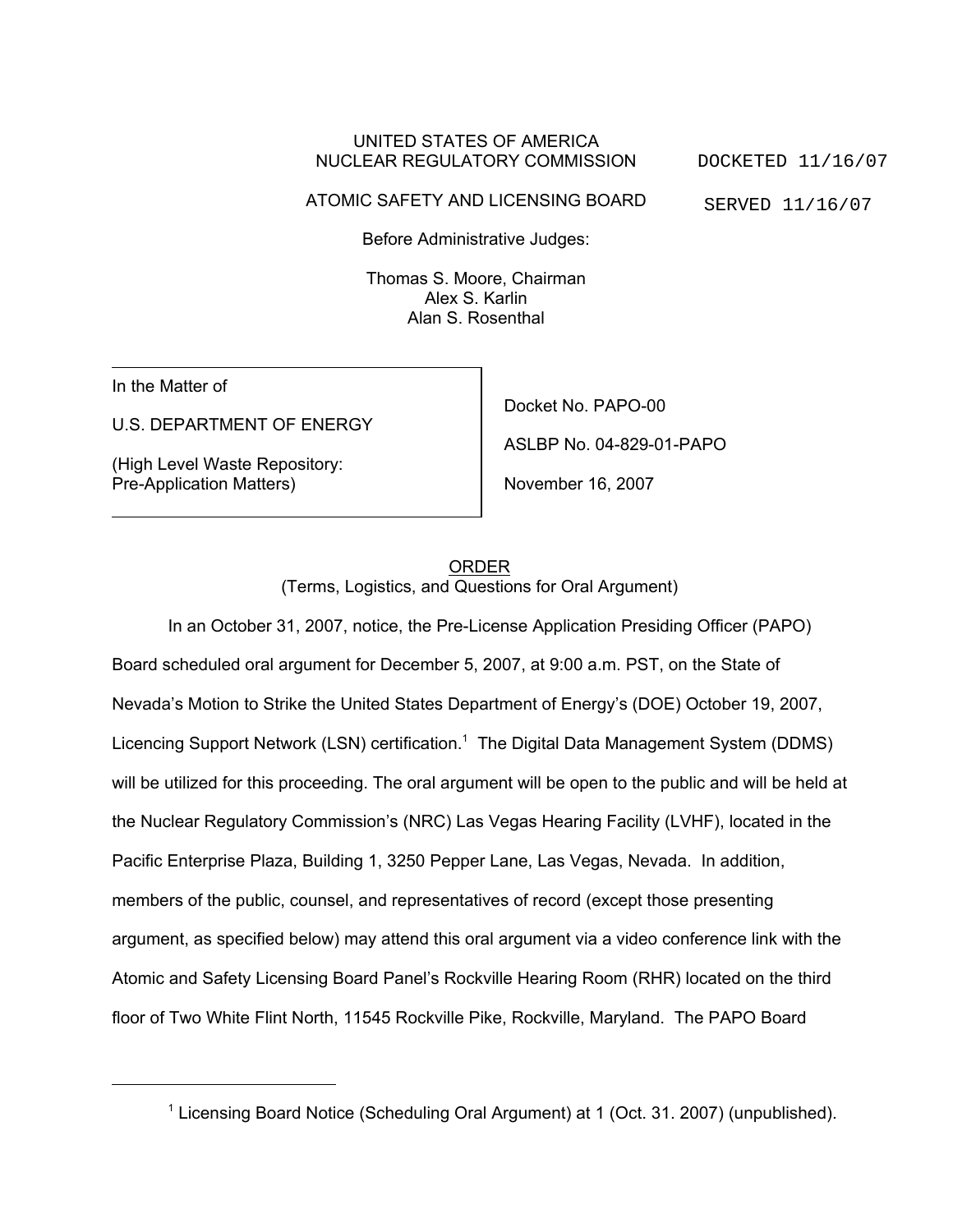understands that current plans call for Cox Communications, Las Vegas, to broadcast the proceeding live on its local access channel, Cox 96.

This order specifies key information about the conduct and logistics associated with the oral argument. It also poses several questions that DOE is to answer in writing by November 30, 2007.

Moreover, the Board may conduct a short case management conference following the oral argument. This order invites potential parties who have duly entered an appearance in the proceeding to propose any topics they may have for such a conference.

A. Security, Early Arrival Encouraged

## 1. Las Vegas Hearing Facility

Upon arrival at the front entrance of the LVHF, all persons seeking to enter the building will be required to present at least one form of photo identification and then undergo a security screening process. This will include walking through a magnetometer and having handbags, briefcases, packages, and similar articles subjected to x-ray screening.

Given that LVHF security procedures permit only a limited number of individuals to occupy the lobby at one time, people seeking entrance may temporarily need to wait outside. Thus, people seeking to avoid an extended wait are encouraged to arrive at the LVHF in advance of the oral argument by at least one-half hour. Counsel and representatives of the litigants should arrive even earlier to ensure they do not disrupt the beginning of the oral argument.

## 2. Rockville Hearing Room

For those persons viewing the argument via video link at the RHR, upon arrival at the main entrance to the NRC Headquarters' Two White Flint North building, all participants and members of the public will be required to present photo identification and undergo security screening. All attendees at the RHR should allow adequate time for the required security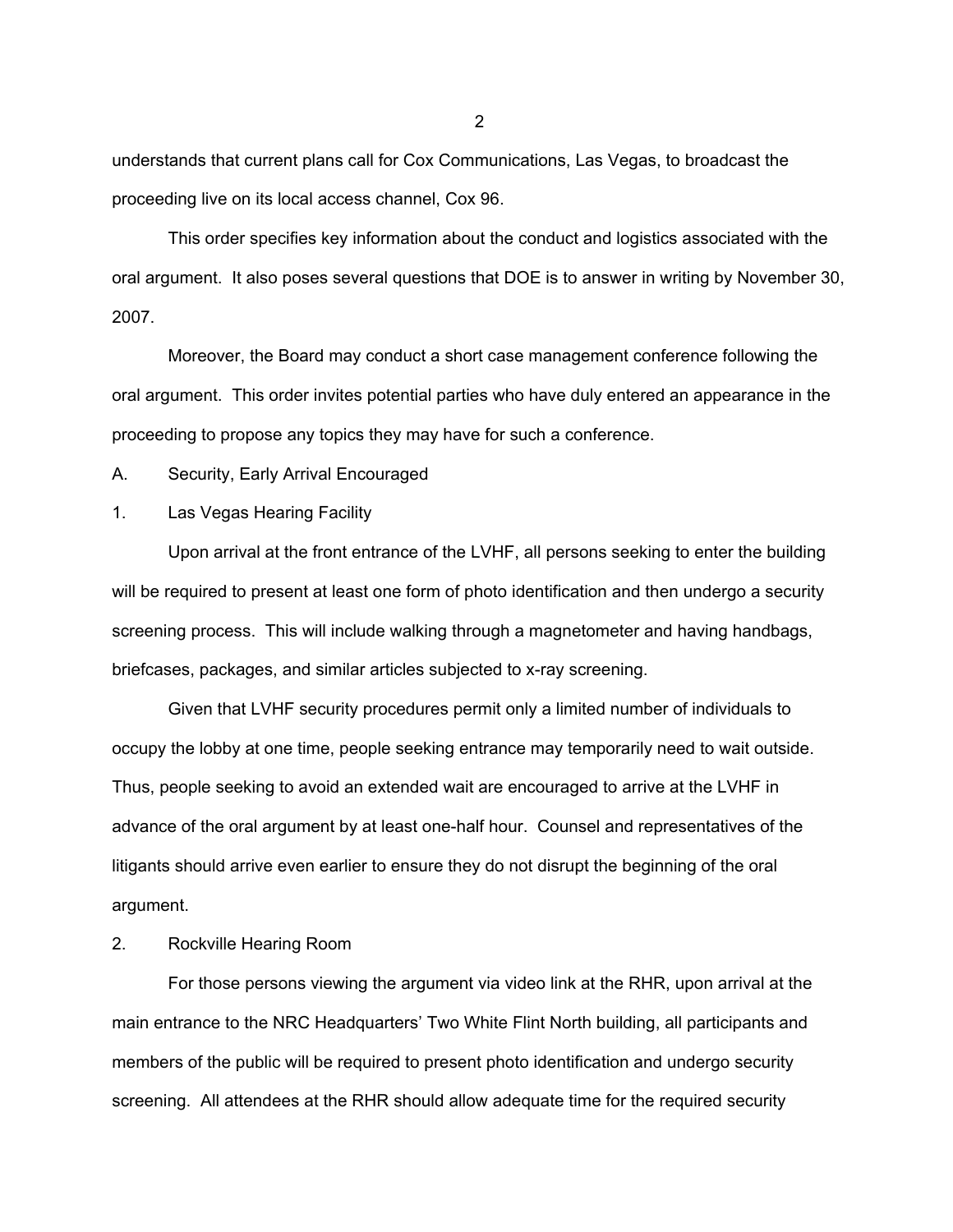procedures, and plan to arrive well in advance of 12:00 p.m. EST on December 5, 2007. Individuals seeking to expedite their entry to the NRC headquarters complex should send an email (with the subject line stating "Registration"), containing the names of the persons planning to attend the oral argument at the RHR to Patricia Harich (pah@nrc.gov) on or before November 30, 2007. $^2$  The subject line of the email must contain the word "Registration."

B. Terms for Oral Argument and Case Management Conference

1. Date, Time, and Location

Oral argument shall be heard on December 5, 2007, at 9:00 a.m. PST in the LVHF. Should a case management conference be held, the PAPO Board will adjourn for a short break after the oral argument and then reconvene. The oral argument and any case management conference will be video linked with the RHR beginning at 12:00 p.m. EST.

2. Participants, One Representative of Each Briefing Party, Attendance

The oral argument shall be limited to counsel or other duly authorized representatives who have filed a notice of appearance on behalf of a party or potential party that filed a timely brief (Briefing Party) with respect to the motion being argued.<sup>3</sup> Only one counsel or representative from each Briefing Party shall be allowed to argue. All counsel and any representative presenting argument, must attend the oral argument in person, at the LVHF. On or before November 27, 2007, each of the Briefing Parties shall file a notice via the EIE informing the Board of the name of the individual presenting argument on its behalf.

Should a case management conference be held, any counsel and representatives of record not attending the argument in Las Vegas may participate in the conference from the RHR via the video link with the LVHF.

 $2$  Attendee pre-registration is not applicable to the LVHF.

 $3$  For purposes of the motion to strike being heard on December 5, 2007, the only Briefing Parties are the State of Nevada, the DOE, the NRC Staff, the Nevada Nuclear Waste Task Force, and the Nuclear Energy Institute.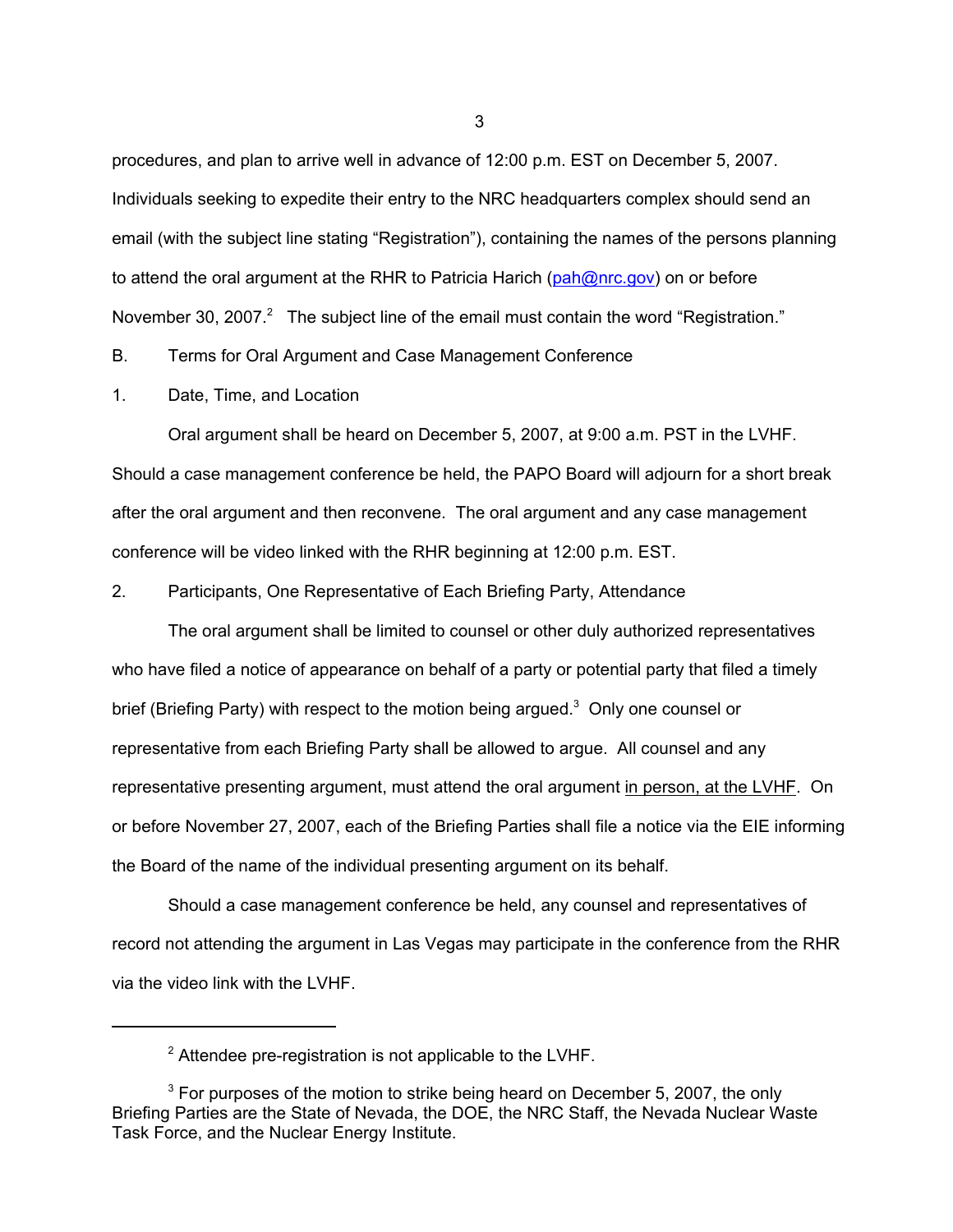### 3. Time Allocation

Oral argument will be divided between (a) those Briefing Parties, including the movant, supporting the motion (Proponents), (b) those Briefing Parties, including DOE, opposing the motion (Opponents), and (c) the NRC Staff. The Proponents and Opponents shall each have a total of 60 minutes to argue their respective positions. The NRC Staff shall have 15 minutes. The Proponents shall confer concerning the allocation of their assigned time and, if agreement cannot be reached, the State of Nevada will decide, and may allocate 100 percent of the time to itself. Likewise, the Opponents shall confer concerning the allocation of their assigned time and, if agreement cannot be reached, DOE will decide, and may allocate 100 percent of the time to itself.

## 4. Sequence of Oral Argument

The oral argument will proceed in the following sequence: Proponent direct, Opponent, NRC Staff, Proponent rebuttal. At the outset of the Proponent direct, lead counsel for the Proponent will announce the amount of time, up to 20 minutes, the Proponent will reserve for rebuttal.

## $5^{\circ}$  Counsel Tables<sup>4</sup>

For purposes of the oral argument, counsel tables in the well of the LVHF will only be assigned to and used by representatives of Briefing Parties who have filed a proper notice of appearance. Each Briefing Party shall be assigned one table, accommodating two individuals. No other persons will be in the well of the LVHF during oral argument. The tables directly behind the well are reserved for the litigation support team of the Briefing Parties. Should a case

<sup>&</sup>lt;sup>4</sup> Counsel tables, conference rooms, and reserved parking spaces are limited and cannot be permanently reserved. They will be made available and assigned to duly authorized potential parties on a per-session basis ( i.e., made available to those potential parties that have filed notices of appearance and are actively involved in the specific motion or issues before the PAPO Board on the specific day in question). Thus, depending on the issue or motion before the Board, entirely different potential parties may be assigned counsel tables, conference rooms, or parking spaces from one day to the next.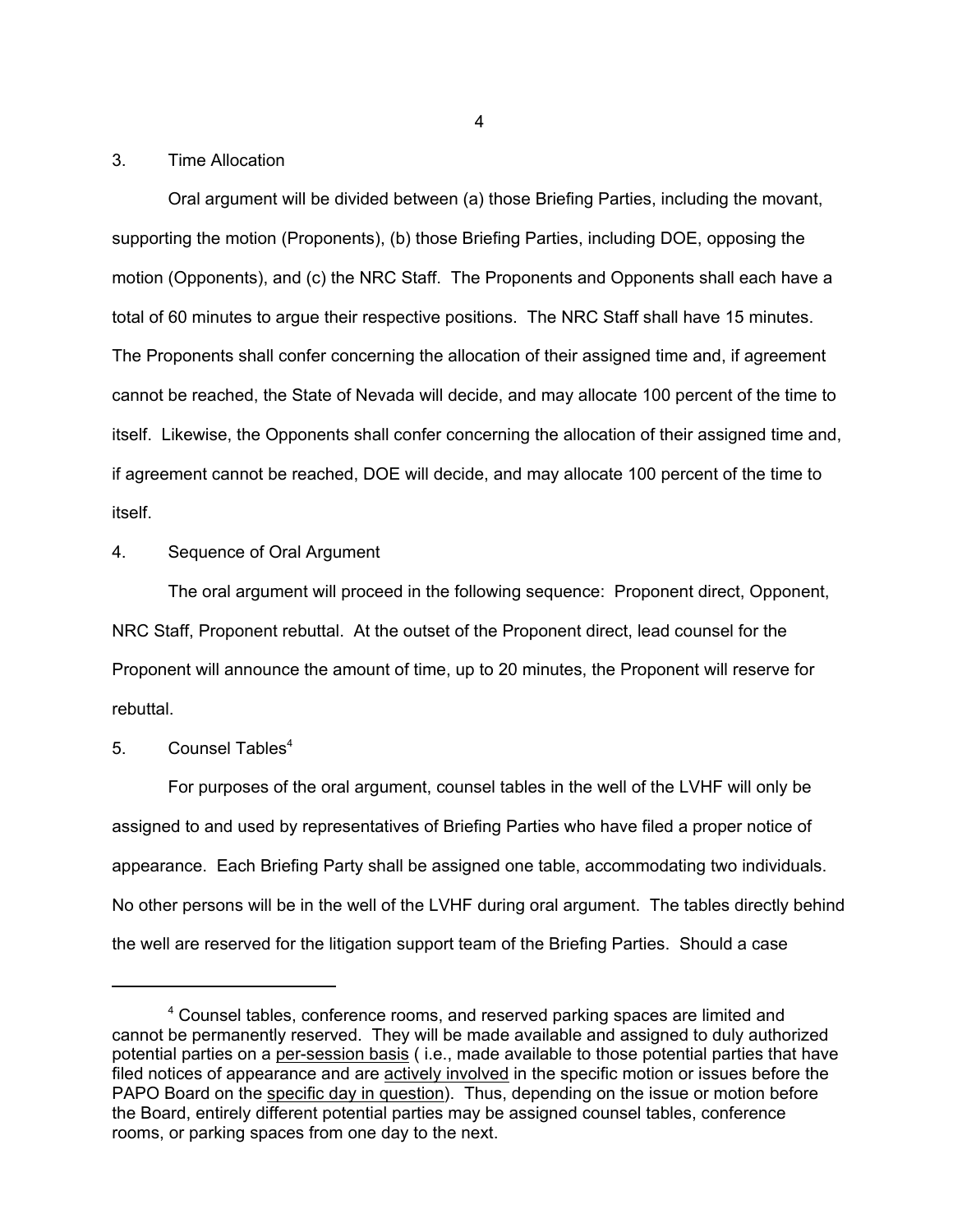management conference be held, counsel tables will be assigned on a space available basis to representatives of each party, and any interested governmental entity, Indian Tribe, and potential party who have filed a notice of appearance on or before November 27, 2007, and have followed the applicable steps below. $5$ 

6. Conference Rooms

If a Briefing Party needs use of a LVHF conference room in connection with the oral argument, it should submit a written request to Joe Deucher, Facility Manager, at DDMSwebmaster@nrc.gov, on or before November 27, 2007. The email should also identify each of the individuals who will need access to the conference room. If a request is granted, Mr. Deucher will provide the Briefing Party with additional guidance concerning use of, access to, and security restrictions applicable to the LVHF conference rooms and area. $^6$  Failure to abide by these procedures will result in the denial of the request. If a request is granted, access to the conference room area is limited to a maximum of eight (8) authorized individuals who are part of the Briefing Party's litigation team. Access and use is limited to the time period starting one hour prior to the oral argument and ending one hour after the Board has adjourned for the day. Conference rooms cannot be locked and should not be considered secure repositories for important and sensitive documents, briefcases, purses, or other valuables. In addition, access to the conference room area will require each authorized individual to obtain an access badge and four-number PIN to be used on, and only on, December 5, 2007, as well as compliance with

<sup>&</sup>lt;sup>5</sup> If the number of potential parties seeking tables exceeds the tables available, the Board will allocate space, and may require potential parties to consolidate or share tables.

 $6$  Should a case management conference be held, it will be of limited duration and scope and will not require the use of conference rooms. Therefore, no conference rooms will be assigned to anyone other than the Briefing Parties.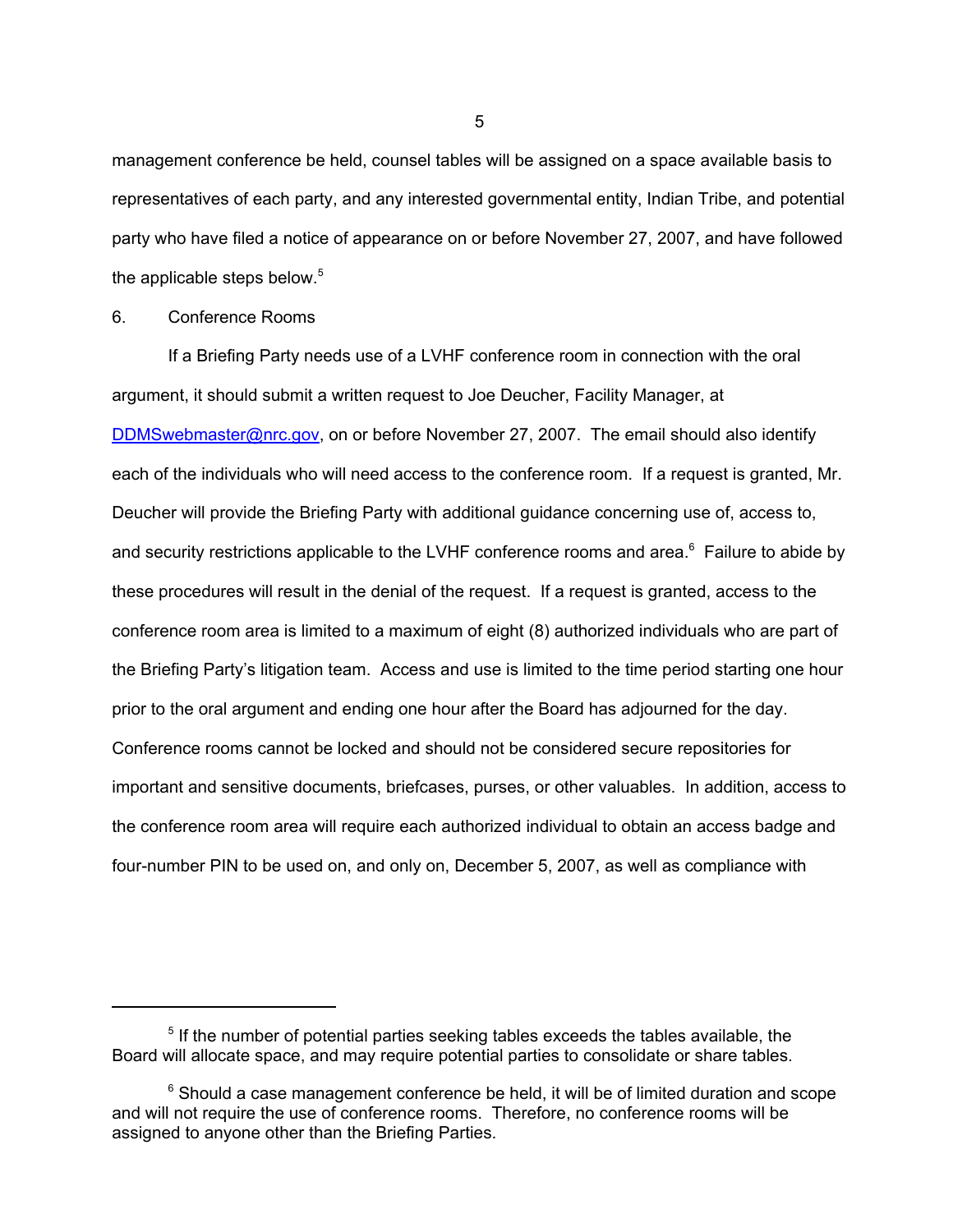other security restrictions. Authorized individuals shall not allow non-authorized individuals to enter the conference room area. Authorized individuals shall have no access to those areas of the LVHF used and occupied by the PAPO Board, its law clerks and staff, and other LVHF staff.

7. Parking

A Briefing Party may obtain a reserved parking space at the LVHF in connection with the oral argument. To do so, the Briefing Party should submit a written request to Mr. Deucher at DDMSwebmaster@nrc.gov on or before November 27, 2007. Use of such reserved parking spaces for the oral argument will be limited to a maximum of three vehicles for each Briefing Party and is limited to the time period starting one hour prior to the oral argument and ending one hour after the Board has adjourned for the day. Significant security restrictions apply and must be followed. A Briefing Party seeking use of a reserved parking space must provide Mr. Deucher a list identifying the driver and an alternate individual responsible for the vehicle. Mr. Deucher will provide the Briefing Party with instructions concerning use of, access to, and security restrictions applicable to the reserved parking spaces. Failure to abide by these procedures will result in the denial of such a request.

### 8. Exhibits During Oral Argument

If a Briefing Party intends to use, refer to, or direct the PAPO Board's attention to, any exhibits during the oral argument, it shall do so via the DDMS. Hard copies of the exhibits shall not be used for display purposes.

# C. Suggestions for Topics for Case Management Conference on December 5, 2007 Should the PAPO Board hold a short case management conference after the oral argument, any Briefing Party, interested governmental entity, Indian Tribe, or potential party that has filed a notice of appearance may suggest topics for discussion. Such suggestions shall be filed with the PAPO Board via the EIE, on or before November 27, 2007.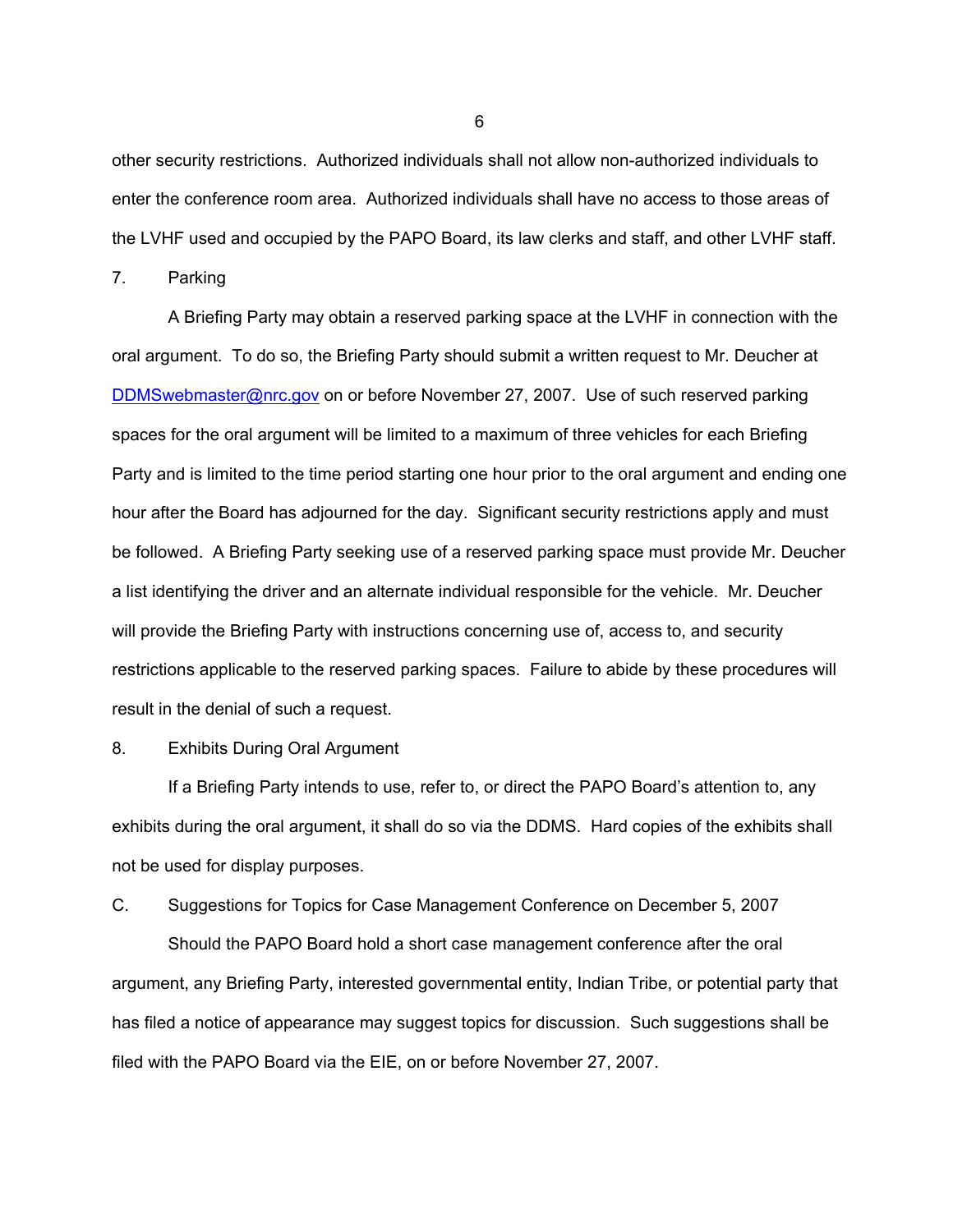D. Questions to be Answered by DOE Before Oral Argument

On or before November 27, 2007, DOE shall file written answers, to the following questions:

DOE, in its Response to the State of Nevada's Motion to Strike, indicates that its LSN collection "contains numerous documents intended to be *cited or relied on in the LA* [License Application] as well as *extensive underlying calculations, data, and other materials* on which those documents are based." DOE Response at 5 (emphasis added). DOE also specifies that there is a "limited amount of remaining material" that will be made available on the LSN when completed. Id.

1. By DOE's best approximation, indicate how many of the "limited amount" of documents, to be made available on the LSN between certification and LA filing, are "intended to be cited or relied on in the LA" versus those that are "extensive underlying calculations, data, and other material"?

2. Of the "limited amount" of documents made available on the LSN between certification and LA filing to be "cited or relied on", what is DOE's best approximation of the number of those documents that will be used to directly support the LA?

3. By DOE's best approximation, how many of these "limited amount" of documents that will be promptly placed on the LSN between certification and LA filing does DOE consider simply confirmatory rather than direct fundamental support for the LA?

DOE's answers shall be signed by at least one attorney of record in this proceeding, whose signature shall constitute a certification that, to the best of the signor's knowledge,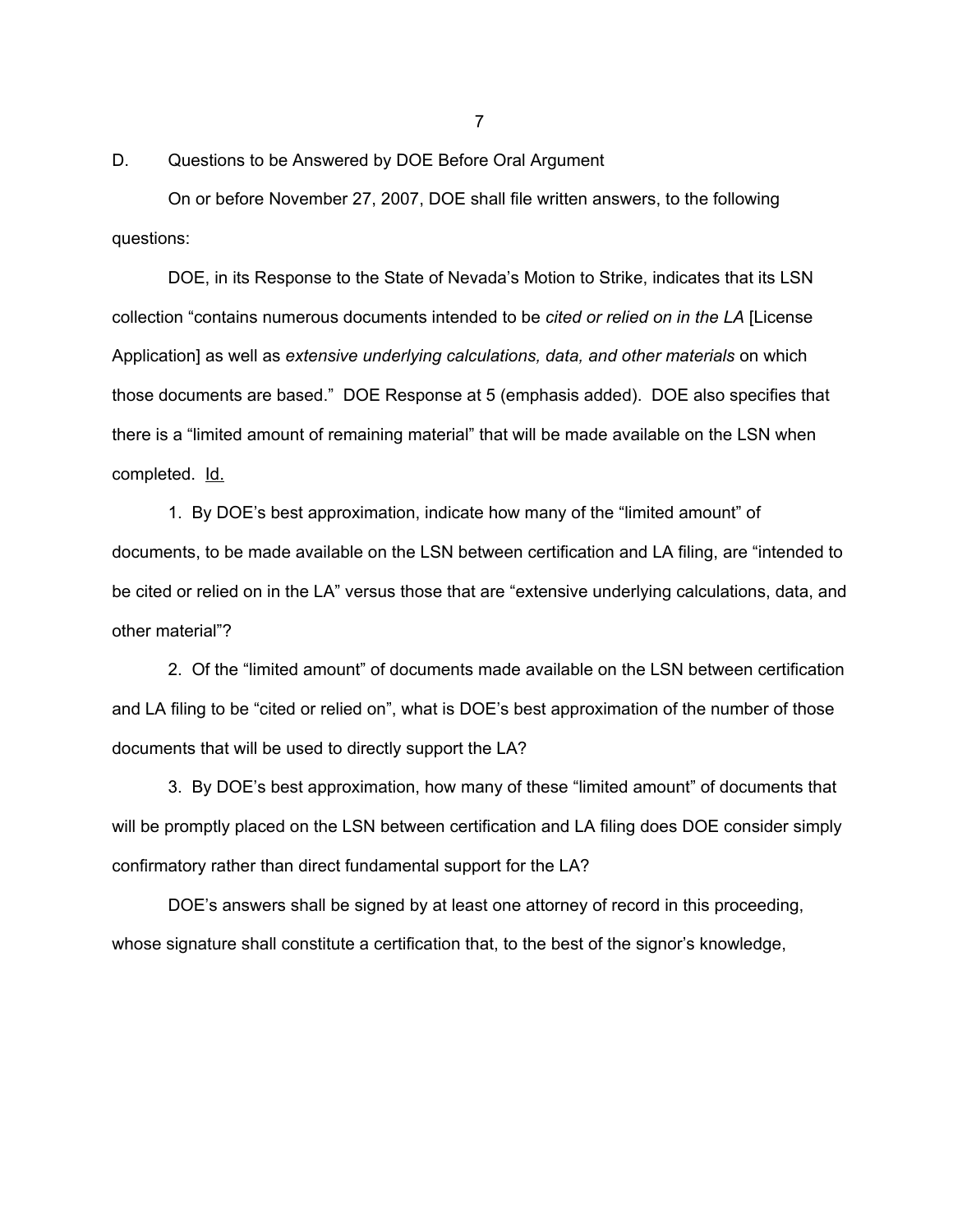information, and belief, formed after a reasonable and thorough inquiry of persons with direct knowledge of the pertinent facts, the answers are complete and correct as of the time they are made.

It is so ORDERED.

For the Pre-license Application Presiding Officer Board

*/RA/*

 $\overline{a}$ 

Thomas S. Moore, Chairman ADMINISTRATIVE JUDGE

Rockville, Maryland November 16, 2007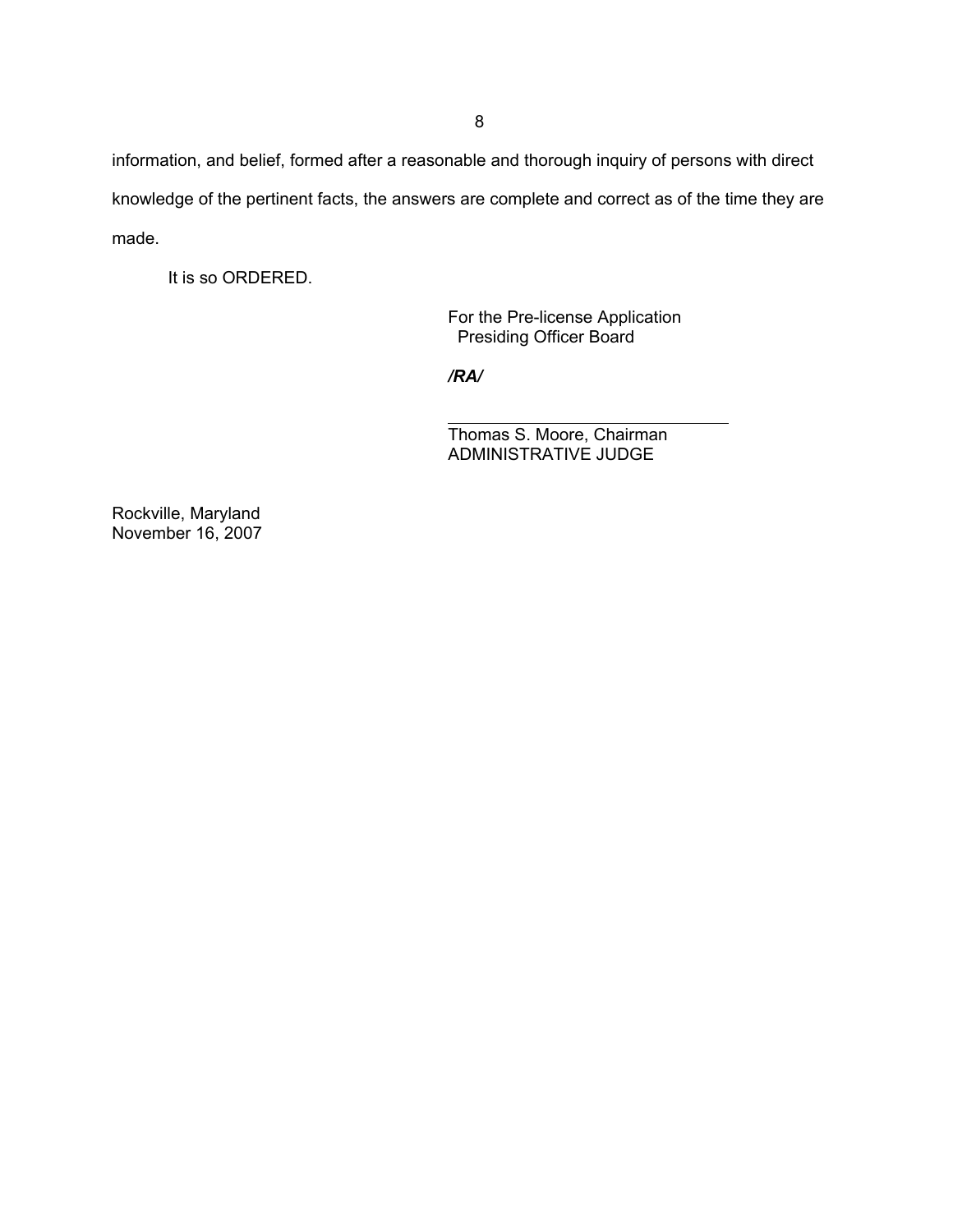# UNITED STATES OF AMERICA NUCLEAR REGULATORY COMMISSION

)

 ) )

In the Matter of (1)

U.S. DEPARTMENT OF ENERGY (a) CONSIDERING RAPO-00

(High-Level Waste Repository: Pre-Application Matters) (1999)

# CERTIFICATE OF SERVICE

I hereby certify that copies of the foregoing PAPO BOARD ORDER (TERMS, LOGISTICS, AND QUESTIONS FOR ORAL ARGUMENT) have been served upon the following persons either by Electronic Information Exchange or electronic mail (denoted by an asterisk (\*)).

**U.S. Nuclear Regulatory Commission Atomic Safety and Licensing Board Panel** Mail Stop - T-3 F23 Washington, DC 20555-0001 **Thomas S. Moore, Chair Administrative Judge** E-mail: PAPO@nrc.gov **Alex S. Karlin Administrative Judge** E-mail: PAPO@nrc.gov **Alan S. Rosenthal Administrative Judge** E-mail: PAPO@nrc.gov & rsnthl@comcast.net, axr@nrc.gov **G. Paul Bollwerk, III Administrative Judge** E-mail: PAPO@nrc.gov **Anthony C. Eitreim, Esq. Chief Counsel** E-mail: PAPO@nrc.gov **James M. Cutchin** E-mail: PAPO@nrc.gov **Joseph Deucher** E-mail: jhd@nrc.gov

**Marcia Carpentier\*** E-mail: PAPO@nrc.gov **Margaret Parish** E-mail: PAPO@nrc.gov **Debra Wolf** E-mail: PAPO@nrc.gov **Bradley S. Baxter\*** E-mail: bxb@nrc.gov **Lauren Bregman** E-mail: PAPO@nrc.gov **Zach Kahn** E-mail: PAPO@nrc.gov **Erica LaPlante** E-mail: PAPO@nrc.gov Johanna Thibault E-mail: PAPO@nrc.gov **Daniel J. Graser LSN Administrator** E-mail: djg2@nrc.gov **ASLBP HLW Adjudication** E-mail: ASLBP\_HLW\_Adjudication@nrc.gov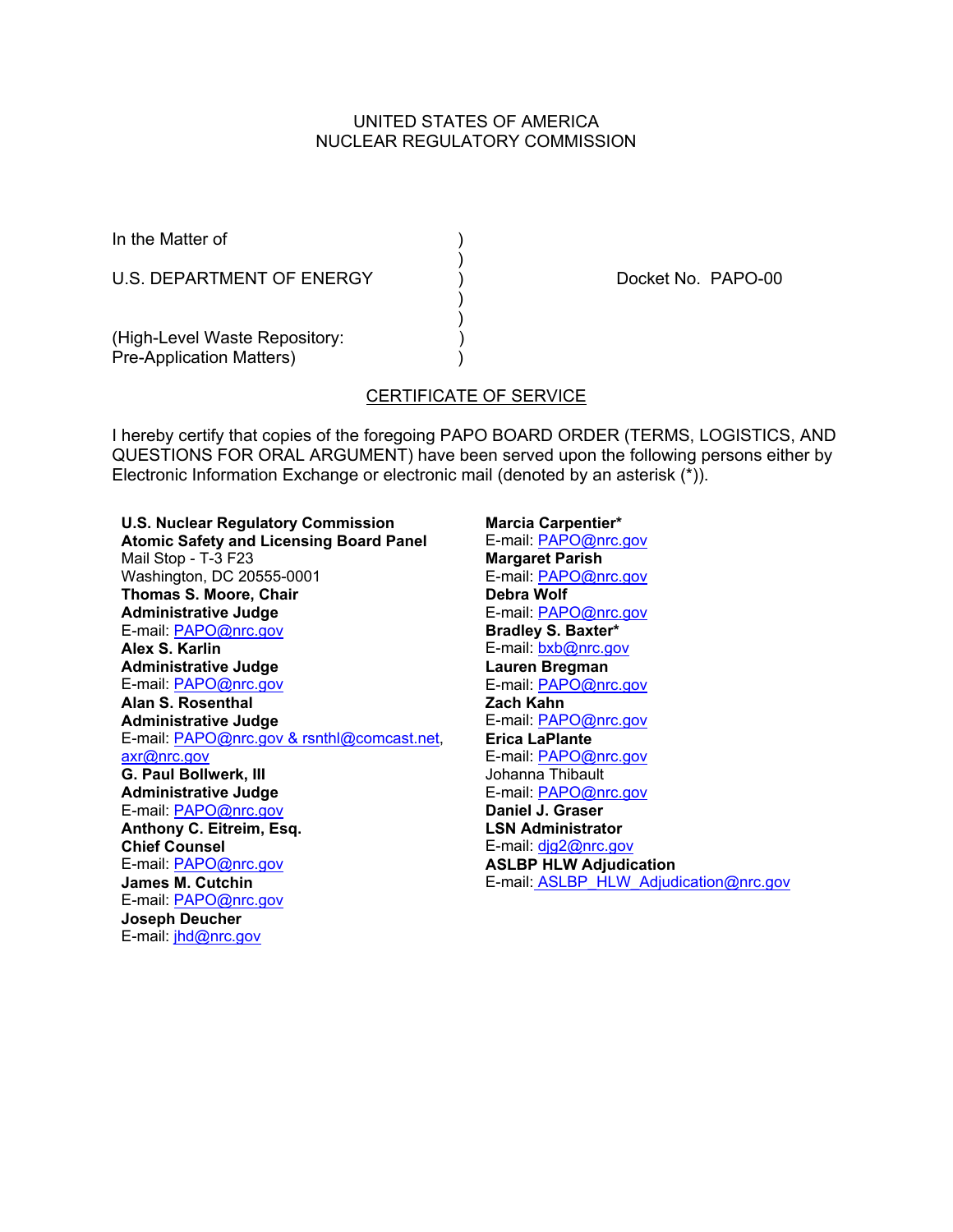**U.S. Nuclear Regulatory Commission Office of the Secretary of the Commission** Mail Stop - O-16 C1 Washington, DC 20555-0001 **Hearing Docket** E-mail: hearingdocket@nrc.gov **Andrew L. Bates** E-mail: alb@nrc.gov **Adria T. Byrdsong** E-mail: atb1@nrc.gov **Emile L. Julian, Esq.** E-mail: elj@nrc.gov **Evangeline S. Ngbea** E-mail: esn@nrc.gov **Rebecca L. Giitter** E-mail: rll@nrc.gov

**U.S. Nuclear Regulatory Commission Office of Public Affairs** Mail Stop - O-2A13 **David McIntyre** E-mail: dtm@nrc.gov

**U.S. Nuclear Regulatory Commission Office of the General Counsel** Mail Stop - O-15 D21 Washington, DC 20555-0001 **Karen D. Cyr, Esq.\* General Counsel** E-mail: kdc@nrc.gov **Janice E. Moore, Esq.** E-mail: jem@nrc.gov **Trip Rothschild, Esq.\*** E-mail: tbr@nrc.gov **Mitzi A. Young, Esq.** E-mail: may@nrc.gov **Marian L. Zobler, Esq.** E-mail: mlz@nrc.gov **Andrea L. Silvia, Esq.** E-mail: alc1@nrc.gov **Margaret J. Bupp** E-mail: mjb5@nrc.gov **Daniel W. Lenehan dwl2@nrc.gov OGCMailCenter** E-mail: OGCMailCenter@nrc.gov

**Hunton & Williams LLP Counsel for the U.S. Department of Energy** Riverfront Plaza, East Tower 951 East Byrd Street Richmond, VA 23219 **W. Jeffery Edwards, Esq.** E-mail: jedwards@hunton.com **Kelly L. Faglioni, Esq.** E-mail: kfaglioni@hunton.com **Donald P. Irwin, Esq.** E-mail: dirwin@hunton.com **Stephanie Meharg** E-mail: smeharg@hunton.com **Edward P. Noonan, Esq.** E-mail: enoonan@hunton.com **Audrey B. Rusteau** E-mail: arusteau@hunton.com **Michael R. Shebelskie, Esq.** E-mail: mshebelskie@hunton.com **Pat Slayton** E-mail: pslayton@hunton.com **Belinda A. Wright** E-mail: bwright@hunton.com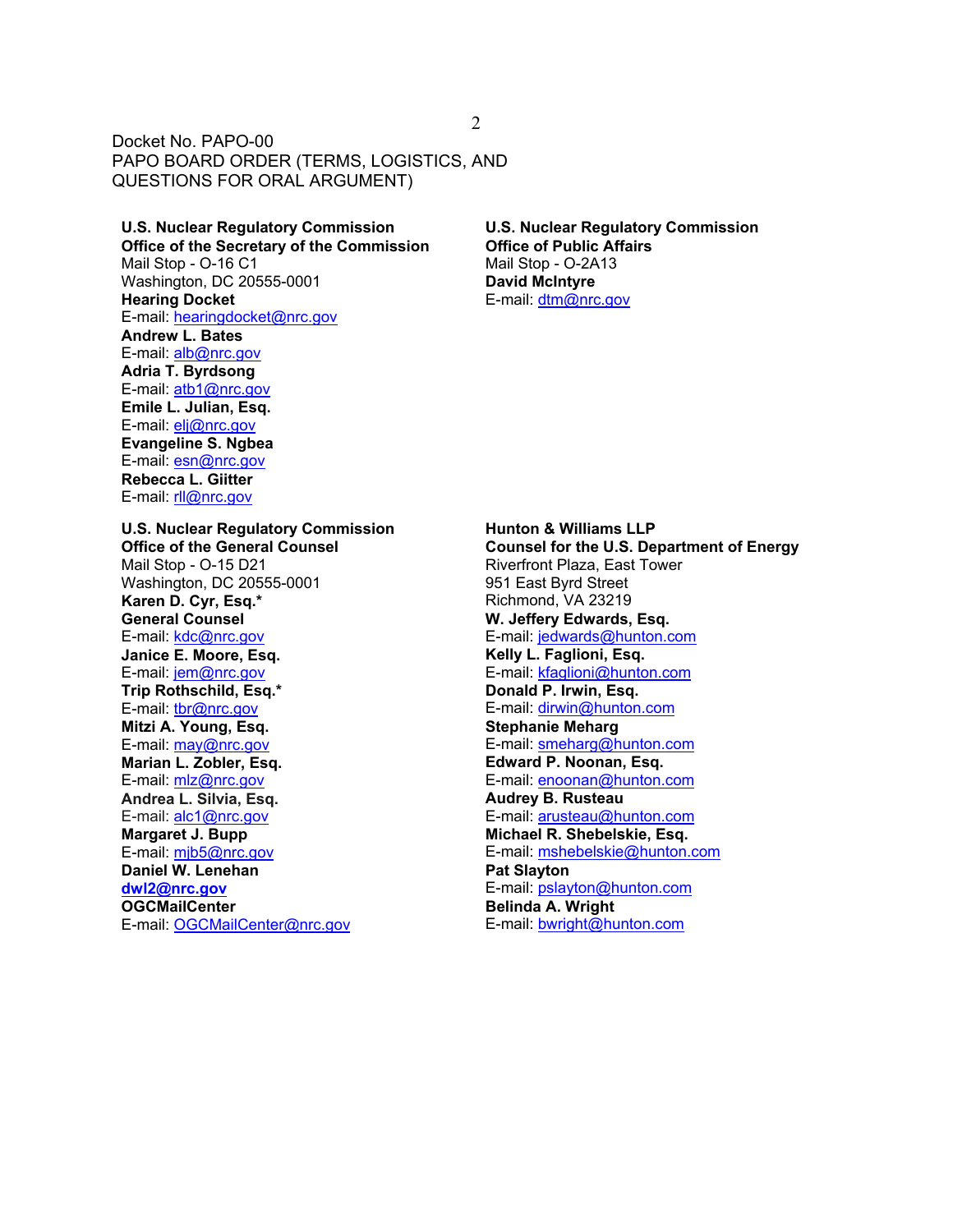# **Egan, Fitzpatrick & Malsch, PLLC**

**Counsel for the State of Nevada** 2001 K Street Washington, DC 20006 **Robert J. Cynkar, Esq.\*** E-mail: rcynkar@cuneolaw.com **Joseph R. Egan, Esq.** E-mail: eganpc@aol.com

#### **Egan, Fitzpatrick & Malsch, PLLC**

**Counsel for the State of Nevada** 12500 San Pedro Avenue, Suite 555 San Antonio, TX 78216 **Charles J. Fitzpatrick, Esq.** E-mail: cfitzpatrick@nuclearlawyer.com **Martin G. Malsch, Esq.** E-mail: mmalsch@nuclearlawyer.com **Susan Montesi** E-mail: smontesi@nuclearlawyer.com

# **Ross Dixon & Bell**

**Counsel for the State of Nevada** 2001 K Street NW, Suite 400 Washington, DC 20006 **Merril Hirsh, Esq.** E-mail: mhirsh@rdblaw.com **William H. Briggs\*** E-mail: wbriggs@rdblaw.com

#### **U.S. Department of Energy Office of General Counsel**

1000 Independence Avenue, S.W. Washington, DC 20585 **Martha S. Crosland, Esq.** E-mail: martha.crosland@hq.doe.gov **Angela M. Kordyak, Esq**. E-mail: angela.kordyak@hq.doe.gov **Mary B. Neumayr, Esq.\*** E-mail: mary.neumayr@hq.doe.gov

#### **U.S. Department Of Energy Office of General Counsel**

1551 Hillshire Drive Las Vegas, NV 89134-6321 **George W. Hellstrom** E-mail: george.hellstrom@ymp.gov

#### **Carter Ledyard & Milburn, LLP**

**Counsel for Lincoln County** 1401 Eye Street, N.W. Suite 300 Washington, DC 20005 **Barry S. Neuman, Esq.** E-mail: neuman@clm.com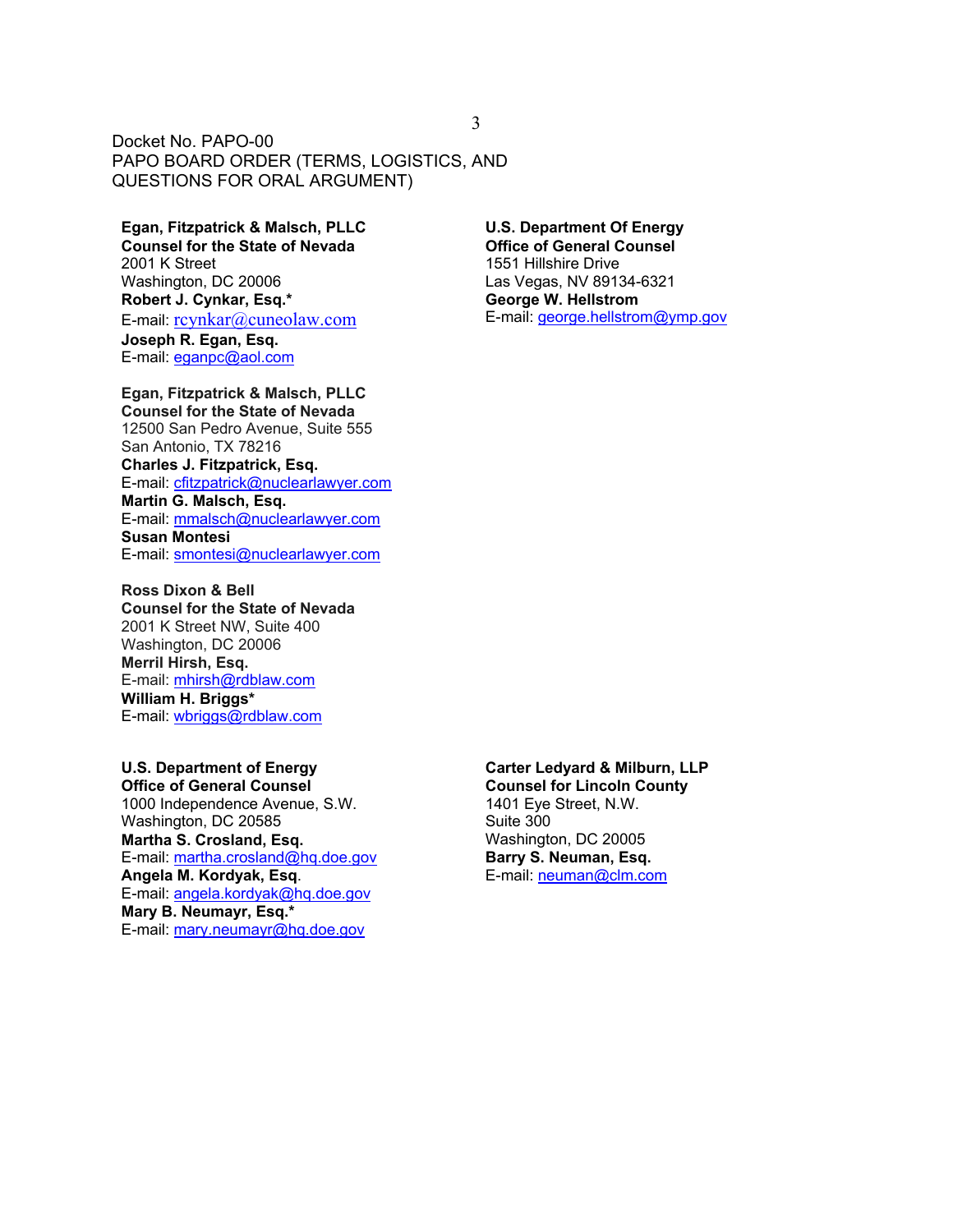**U.S. Department of Energy** 1000 Independence Avenue, S.W. Washington, DC 20585 **Eric Knox, Associate Director, Systems Operations and External Relations, OCRWM**\* E-mail: eric.knox@hq.doe.gov **Dong Kim, LSN Project Manager, OCRWM\*** E-mail: dong.kim@rw.doe.gov

**U.S. Department of Energy Office of Civilian Radioactive Waste Mgmt Office of Repository Development** 1551 Hillshire Drive Las Vegas, NV 89134-6321  **Director\*** E-mail: **Timothy C. Gunter** E-mail: timothy\_gunter@ymp.gov

**Clark County (NV) Nuclear Waste Division** 500 S. Grand Central Parkway Las Vegas, NV 89155 **Irene Navis\*** E-mail: iln@co.clark.nv.us **Engelbrecht von Tiesenhausen** E-mail: evt@co.clark.nv.us

**Eureka County and Lander County, Nevada Harmon, Curran, Speilberg & Eisenberg, LLP** 1726 M. Street N.W., Suite 600 Washington, DC 20036 **Diane Curran, Esq**. Email: dcurran@harmoncurran.com

**Nevada Nuclear Waste Task Force** P.O. Box 26177 Las Vegas, NV 89126 **Judy Treichel, Executive Director** E-mail: judynwtf@aol.com

**NWOP Consulting, Inc.** 1705 Wildcat Lane Ogden, UT 84403 **Loreen Pitchford, LSN Coordinator for Lander County** E-mail: lpitchford@comcast.net

**City of Las Vegas** 400 Stewart Ave. Las Vegas, NV 89101 **Margaret Plaster, Management Analyst** E-mail: mplaster@LasVegasNevada.gov

#### **Nuclear Waste Project Office**

1761 East College Parkway, Suite 118 Carson City, NV 89706 **Robert Loux** E-mail: bloux@nuc.state.nv.us **Steve Frishman, Tech. Policy Coordinator E-mail:** steve.frishman@gmail.com

#### **Talisman International, LLC**

1000 Potomac St., NW Suite 300 Washington, D.C. 20007 **Patricia Larimore** E-mail: plarimore@talisman-intl.com

**Timbisha Shoshone Tribe** Frederick and Peebles, LLP 1001 Second Street Sacramento, CA 95814 **Darcie L. Houck, Esq.** E-mail: dhouch@ndlaw.com **John M. Peebles, Esq**.\* E-mail: jpeebles@ndlaw.com **Joe Kennedy, Chairman\*** E-mail: chairman@timbisha.org **Barbara Durham\*** Tribal Historic Preservation **Officer** E-mail: dvdurbarbara@netscape.com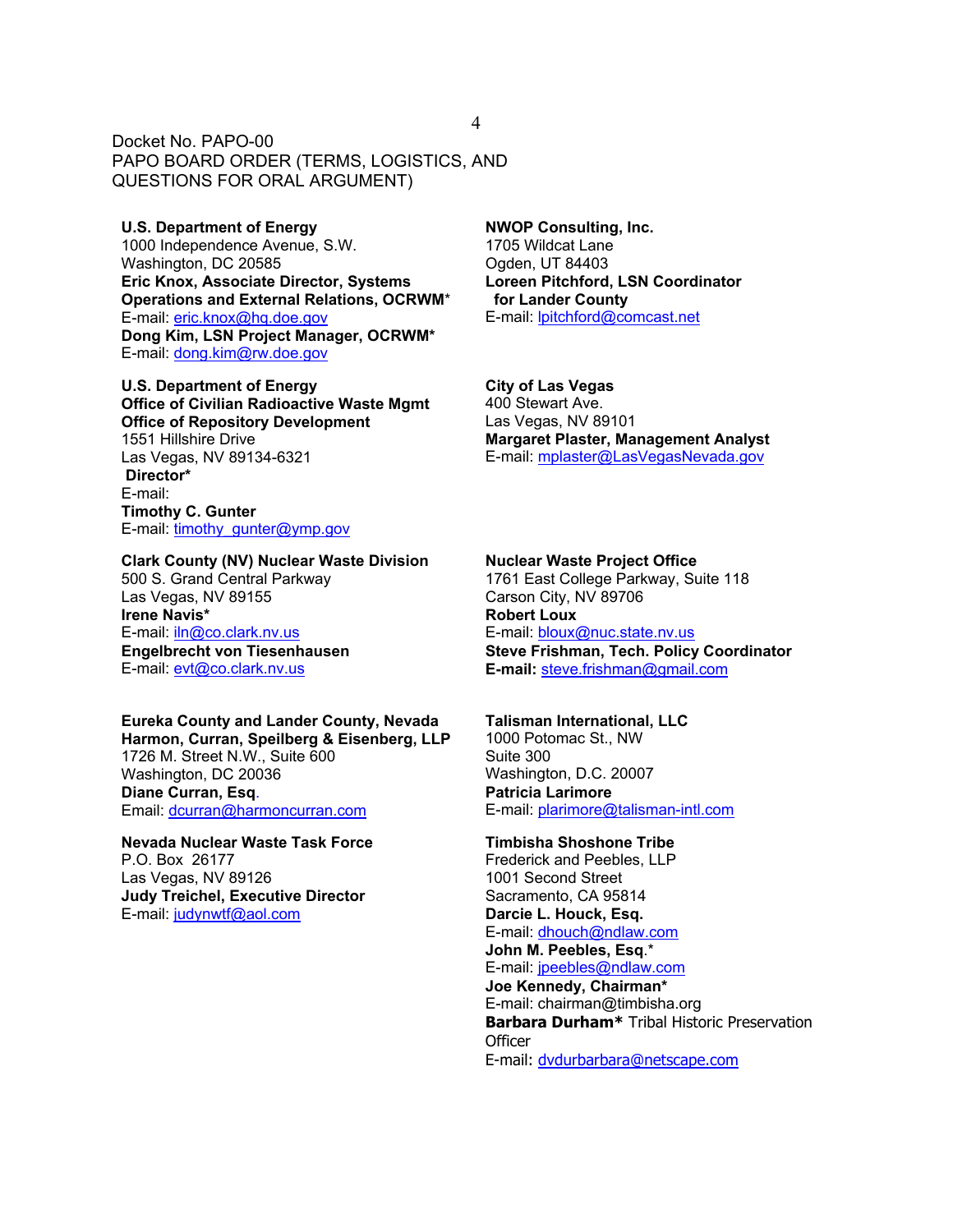#### **Nuclear Energy Institute**

1776 I Street, NW, Suite 400 Washington, DC 20006-3708 **Michael A. Bauser, Esq. Associate General Counsel** E-mail: mab@nei.org **Anne W. Cottingham, Esq.** E-mail: awc@nei.org **Ellen C. Ginsberg, Esq.** E-mail: ecg@nei.org **Rod McCullum\*** E-mail: rxm@nei.org **Steven P. Kraft\*** E-mail: spk@nei.org

**Nye County (NV) Regulatory/Licensing Adv.** 18160 Cottonwood Rd. #265 Sunriver, OR 97707 **Malachy Murphy** E-mail: mrmurphy@cmc.net

**Nuclear Information and Resource Service (NIRS)** 6930 Carroll Avenue, Suite 400 Takoma Park, MD 20912 **Kevin Kamps**\* E-mail: kevin@beyondnuclear.org

**Abigail Johnson\*** 612 West Telegraph Street Carson City, NV 89703 E-mail: abbyj@gbis.com

**Churchill County (NV)** 155 North Taylor Street, Suite 182 Fallon, NV 89406 **Alan Kalt\*** E-mail: comptroller@churchillcounty.org **White Pine County City of Caliente Lincoln County** P.O. Box 126 Caliente, NV 89008 **Jason Pitts** E-mail: jayson@idtservices.com

**Yucca Mountain Project, Licensing Group, DOE/BSC Regulatory Programs** 1180 North Town Center Drive Las Vegas, NV 89144 **Jeffrey Kriner** E-mail: jeffrey\_kriner@ymp.gov

**National Congress of American Indians** 1301 Connecticut Ave. NW - Second floor Washington, DC 20036 **Robert I. Holden, Director\* Nuclear Waste Program** E-mail: robert\_holden@ncai.org

**Mineral County (NV) Board of County Commissioners** P.O. Box 1600 Hawthorne, NV 89415 **Linda Mathias, Administrator\* Office of Nuclear Projects** E-mail: yuccainfo@mineralcountynv.org

**Environmental Protection Agency Ray Clark\*** E-mail: clark.ray@epa.gov